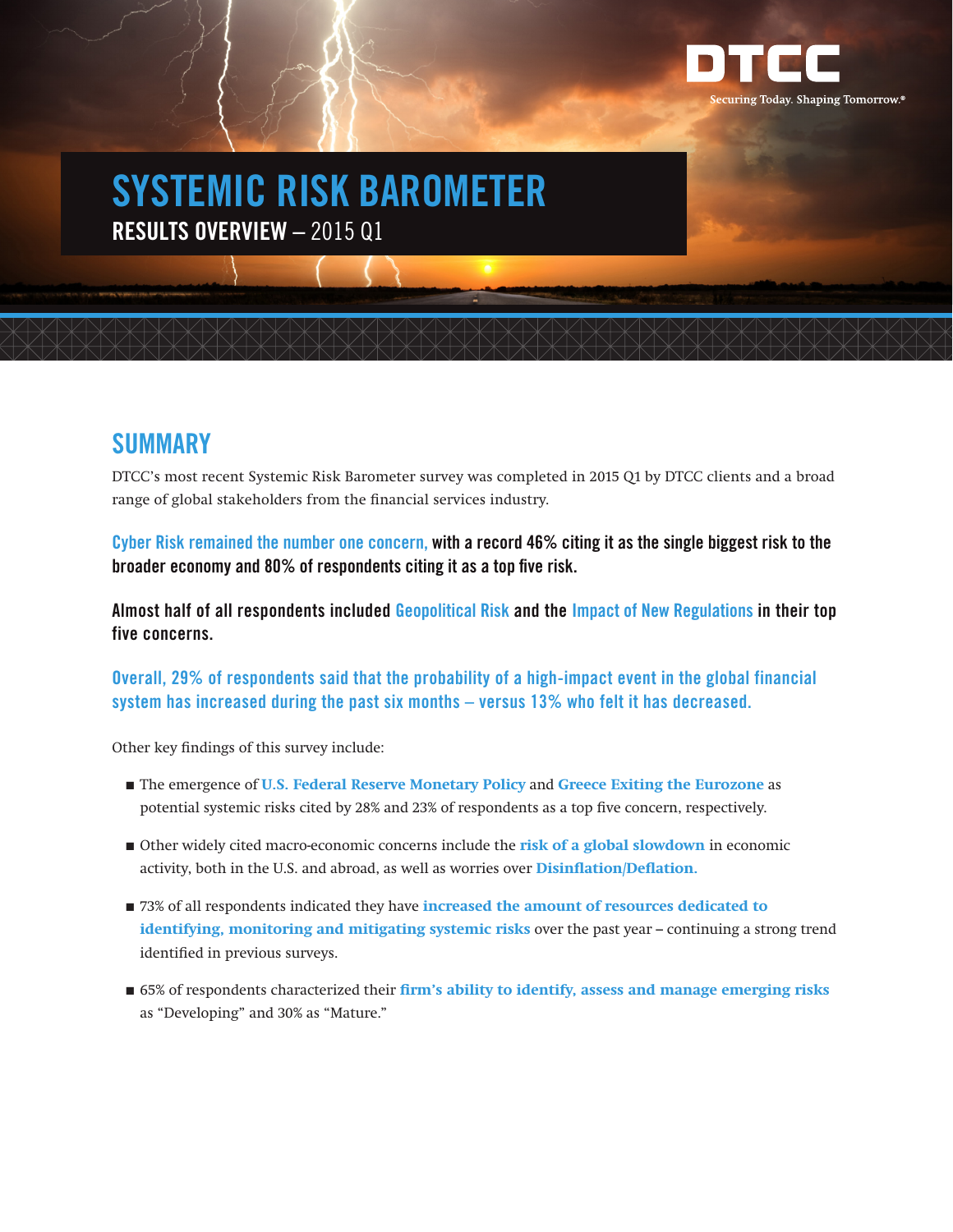## **SURVEY RESULTS**

#### **CHANGE IN PROBABILITY OF A HIGH-IMPACT EVENT**

while 58% of respondents felt the likelihood of a high-impact financial event remained unchanged over the past six months, 29% felt it had become more likely, far outweighing the remaining 13% who held the opposite view.



#### **NUMBER ONE RISK IDENTIFIED**

Almost half of all respondents cited cyber risk as their top concern, up from 33% in September 2014 and significantly ahead of geopolitical risk and the impact of new regulations.

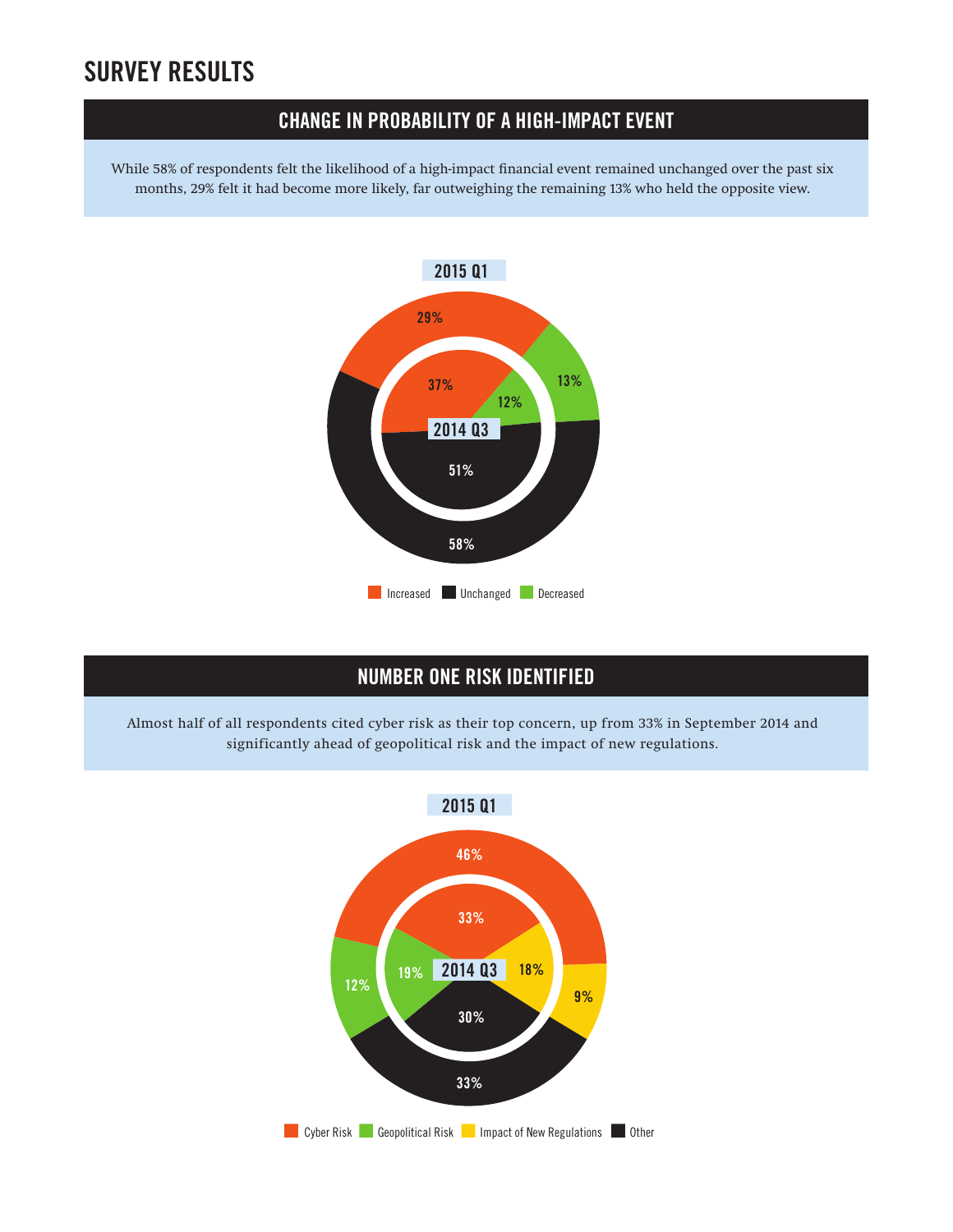#### **TOP 5 RISKS IDENTIFIED**

**RISKS TO BROADER ECONOMY** economic concerns. The results below reflect changes compared to September 2014. When asked to identify the top 5 systemic risks to the broader economy, most respondents cited cyber risk, geopolitical risk and the impact of new regulations, in addition to a wide variety of more specific macro-



#### **RISK TO BROADER ECONOMY**